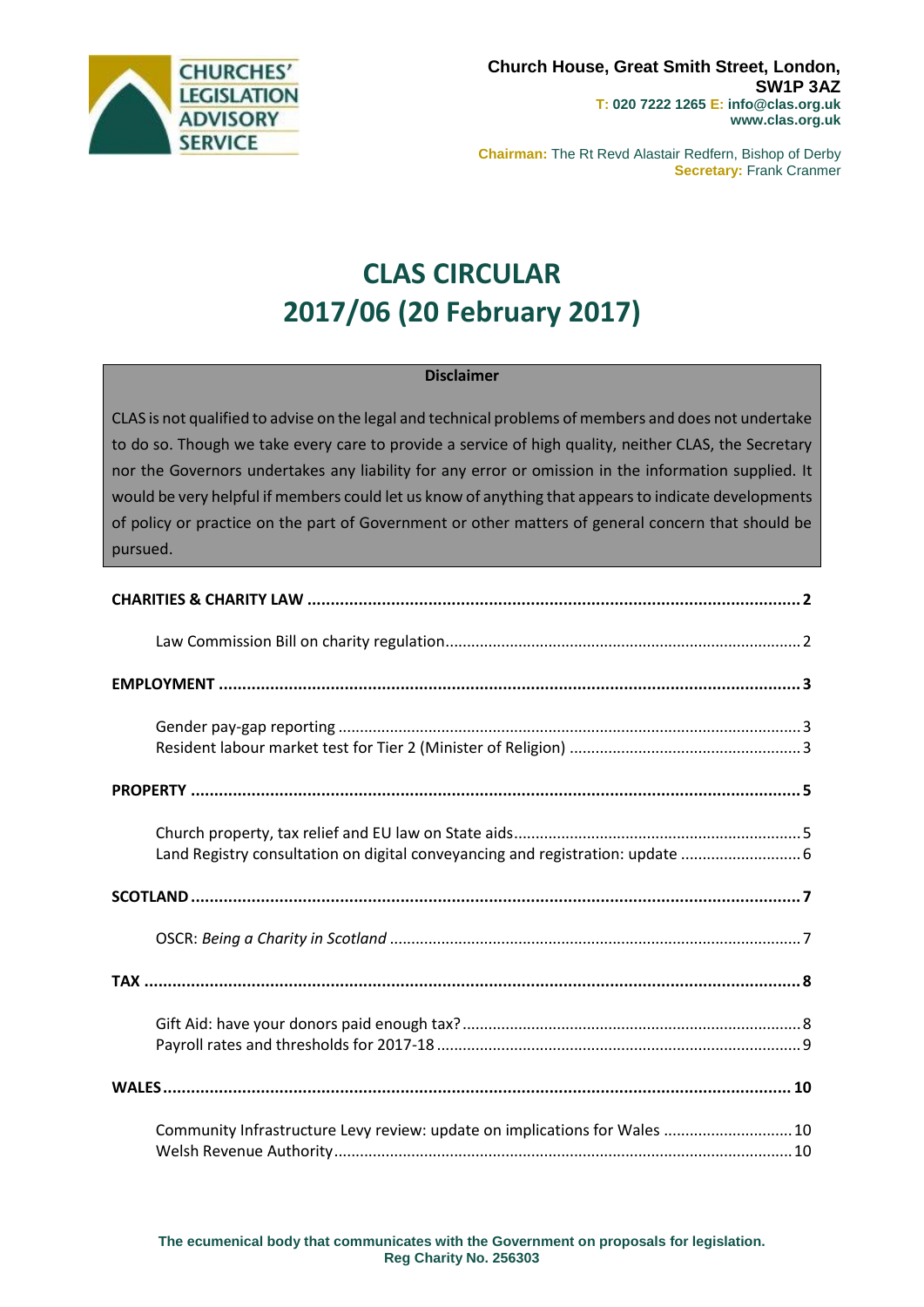# <span id="page-1-0"></span>**CHARITIES & CHARITY LAW**

#### <span id="page-1-1"></span>**Law Commission Bill on charity regulation**

**For information**

Parliamentary Under-Secretary at the DCMS Lord Ashton of Hyde has responded to a written [question](http://www.parliament.uk/business/publications/written-questions-answers-statements/written-question/Lords/2017-01-30/HL5100/) from Lord Hodgson of Astley Abbotts regarding the timeframe for the introduction of the Law Commission Bill on charity regulation.

**Lord Ashton of Hyde:** "The Law Commission expects to publish its report on technical issues in charity law, together with a draft bill, this summer. The Government will need to consider the report and its recommendations carefully."

In due course, so shall we…

[Source: Lords *Hansard* – 9 February]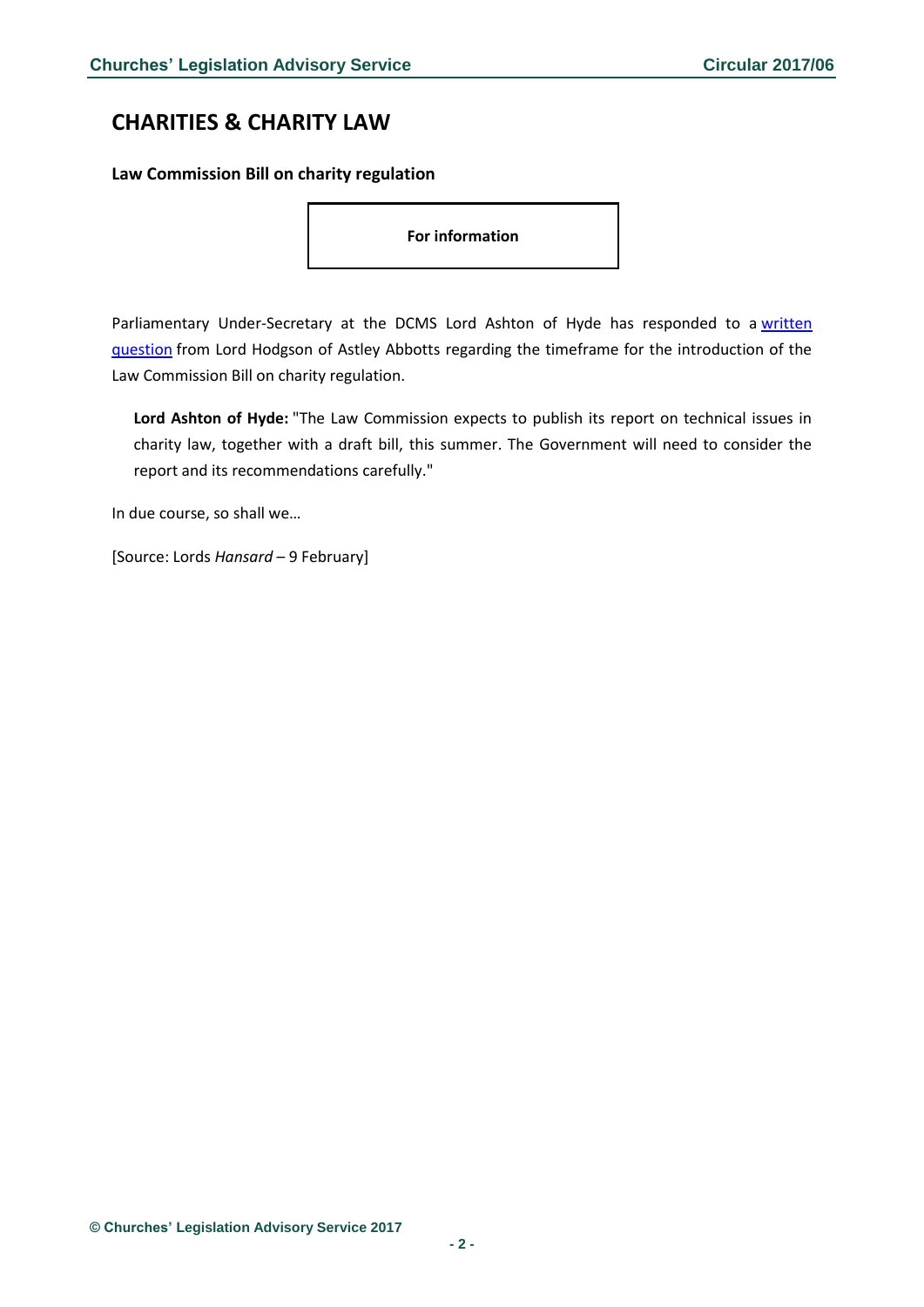# <span id="page-2-0"></span>**EMPLOYMENT**

### <span id="page-2-1"></span>**Gender pay-gap reporting**

**Possibly for action**

A reminder that th[e Equality Act 2010 \(Gender Pay Gap Information\) Regulations 2017](http://www.legislation.gov.uk/ukdsi/2017/9780111152010) come into force on **6 April**. Under the Regulations, employers with 250 or more employees will have to report on the gender pay inequalities in their organisations. The first report is not due until **4 April 2018**; but it will be based on the number of employees on **5 April 2017** and on pay data and bonuses paid in the tax year ending **5 April 2017** – so data must be collected now.

For the purposes of the Regulations, 'employment' is defined in section 83 of the Equality Act 2010, and includes employment under a contract of employment, a contract of apprenticeship or a contract personally to do work.

*Any CLAS member that may have to report under the Regulations should start planning now*. ACAS has published some helpful [guidance.](http://www.acas.org.uk/index.aspx?articleid=5768)

[Source: Legal Update for Voluntary Organisations – 19 February]

### <span id="page-2-2"></span>**Resident labour market test for Tier 2 (Minister of Religion)**



We recently received an inquiry relating to the issuing of a certificate of sponsorship for a visa under Tier 2 (Minister of Religion). The Church in question wanted to organise a visa for a US citizen who was to undertake a supernumerary role. The individual had previously held a Tier 5 (Temporary Religious Worker) visa, which could not be further renewed, but had an application for a Tier 2 (Minister of Religion) rejected. The Home Office's reasoning was that the occupation was "not classed as a *[shortage occupation](https://www.gov.uk/government/uploads/system/uploads/attachment_data/file/486107/Shortage_Occupation_List_-_November_2015.pdf)*" and that "the sponsor was therefore required to conduct a Resident Labour Market Test [RLMT]." The Church questioned this decision, as it was under the impression that supernumerary positions did not need to comply with the RLMT and, in any case, the "shortage occupation" provision had no application to clergy.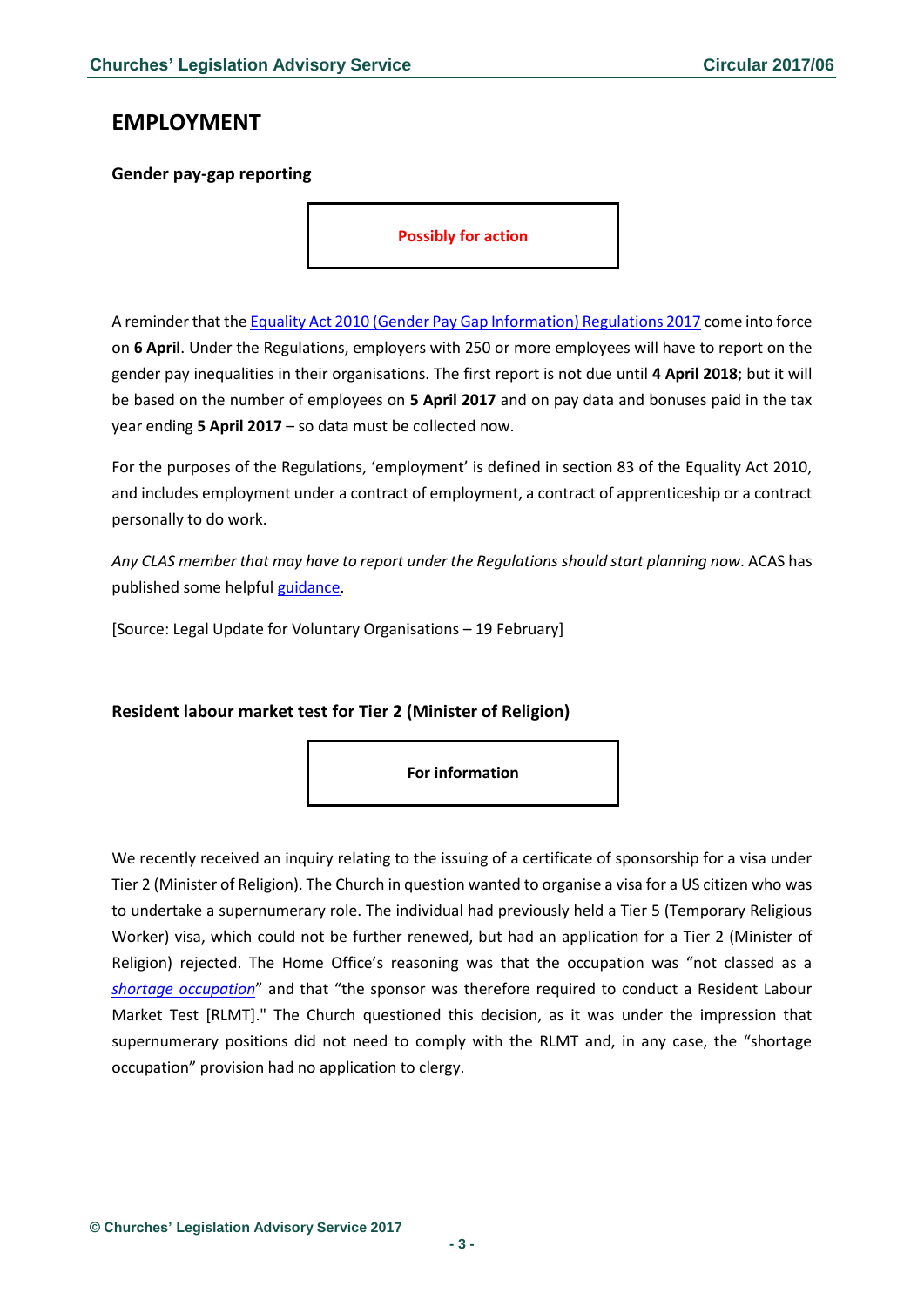So far as we have been able to tell, the *[guidance](https://www.gov.uk/government/uploads/system/uploads/attachment_data/file/571245/Tier_25_guidance_24-11-2016.pdf)* for sponsors of Tier 2 and Tier 5 visas states in section 31: Tier 2 (Minister of Religion):

# *"Resident labour market test for Tier 2 (Minister of Religion) and Tier 5 (Temporary Worker) Religious Workers:*

31.7 When recruiting a person who will be sponsored under Tier 2 (Minister of Religion) or Tier 5 (Religious Workers) **you must carry out a resident labour market test.** Although not all religious occupations are 'jobs' in the traditional sense, this does not mean that the test does not apply. Any migrant you sponsor must not displace a suitable settled worker."

*When a resident labour market test is not required:*

31.10 A resident labour market test is not required where the … **role is supernumerary**; this means it is over and above normal requirements and if the person filling the role was not there, it wouldn't be filled by anyone else - one example might be where the migrant offers pastoral support to members of a church community as part of their own development, but the work would stop if they were not there and you wouldn't replace them".

Taken together, those two statements suggest that the "shortage occupation" provision does apply to clergy generally – and ministers of religion are not on the shortage occupation list, therefore the resident labour market test also applies – but that the RMLT does not apply to supernumeraries.

However, to escape the RMLT:

"31.12 **You must justify that a role is supernumerary.** When assigning a CoS for a supernumerary role, you must fully explain in the 'Details of labour market test' box (Tier 2) or by adding a sponsor note (Tier 5), why the role is supernumerary. Stating 'the role is supernumerary' is not enough, you must explain why. […] If there is no explanation or we are not sure about any explanation you have given, we may ask you for more information and it is possible that the migrant's application for leave may be refused."

Our conclusion is that in this case there should be no need for the RLMT, always provided you can clearly justify that the role is supernumerary. We suspect, however, that officials are applying more rigorous criteria than before as to whether a particular post is genuinely supernumerary or not. Where a Church failed to provide adequate justification, the Home Office would be acting within its discretion to deny the visa.

[Source: CLAS – 9 February]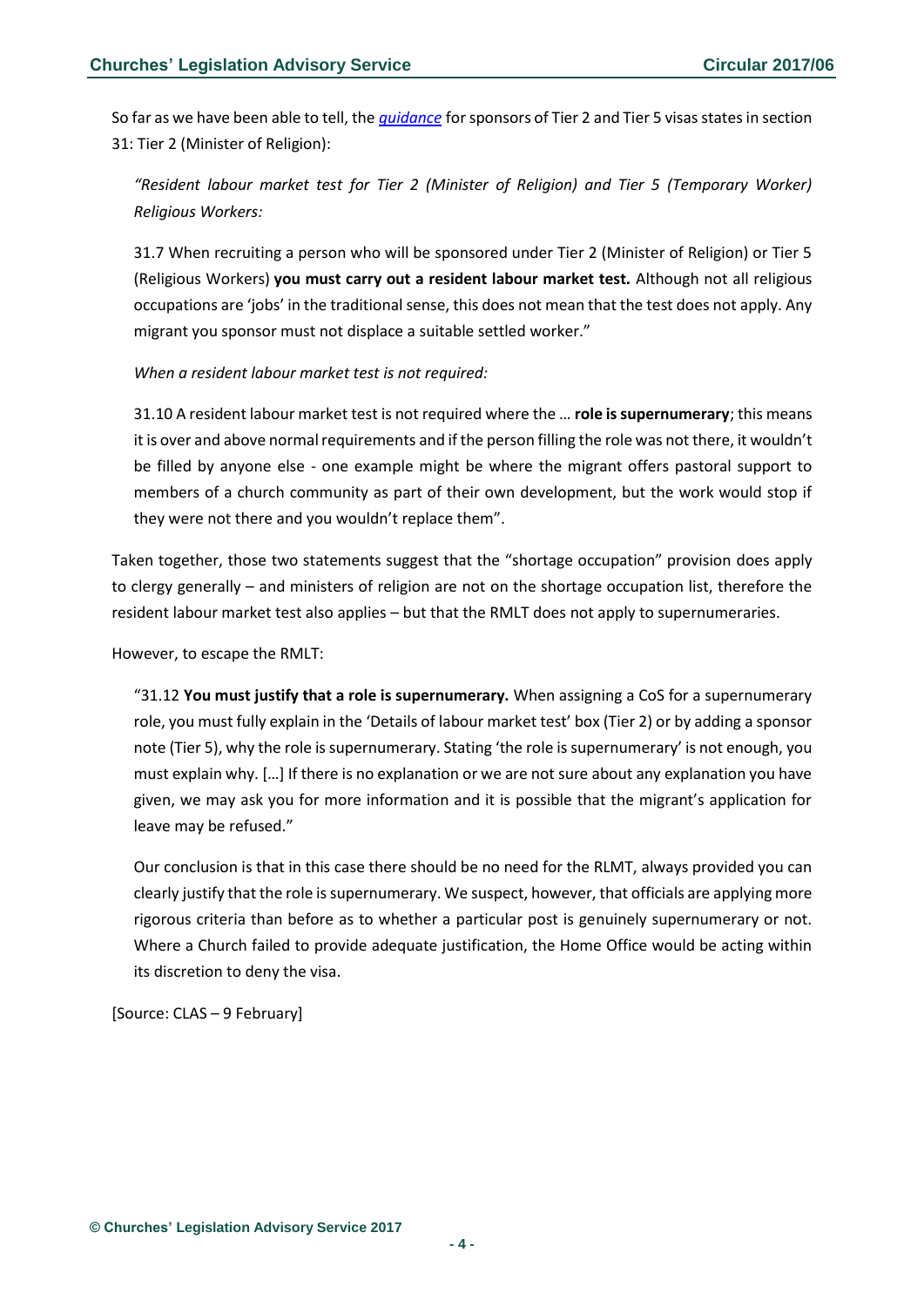# <span id="page-4-0"></span>**PROPERTY**

<span id="page-4-1"></span>**Church property, tax relief and EU law on State aids**

**For information**

An agreement between Spain and the Vatican dating from before Spain's accession to the EU provides for various tax exemptions for the Roman Catholic Church. In *Congregación de Escuelas Pías Provincia Betania v Ayuntamiento de Getafe* [C-74/16,](http://curia.europa.eu/juris/documents.jsf?num=C-74/16) the Church, relying on that agreement, seeks repayment of municipal tax amounting to €23,000 levied in respect of building work on *La Inmaculada* school, near Madrid. The school building is used predominantly for compulsory education – which is equivalent to the education provided by State schools and the major part of which is financed by the State – but it is also used for voluntary education, for which the Church charges a fee.

The domestic court asked the CJEU for an opinion on the following question:

"Is the exemption of the Catholic Church from the tax on constructions, installations and works contrary to Article 107(1) of the Treaty on the Functioning of the European Union, where the exemption relates to work on buildings intended to be used for economic activities that do not have a strictly religious purpose?" [19].

Advocate General Kokott has now issued her [Opinion](http://curia.europa.eu/juris/document/document.jsf;jsessionid=9ea7d0f130d621ba572e37ae4dbd9bd0d7d6d4a22c2f.e34KaxiLc3eQc40LaxqMbN4PahmLe0?text=&docid=187927&pageIndex=0&doclang=en&mode=req&dir=&occ=first&part=1&cid=1114763) on the reference, concluding that a tax exemption of that kind does not necessarily contravene the prohibition on State aid. She concludes that:

"it is not for the Court but for the national court to determine the extent of obligations under international law imposed on Spain by the 1979 Agreement. The referring court will therefore have to examine whether it necessarily follows from Article IV(1)(B) of the 1979 Agreement that the Catholic Church must *generally be exempt* from the tax on constructions, installations and works in respect of *all* its buildings in Spain, even those which are devoted, either wholly or in part, to an economic activity. Only then would there be conflict with the prohibition on State aid under Article 107(1) TFEU, and only then would Article 351(1) TFEU allow the referring court to depart from Article 107(1) TFEU in resolving the dispute in the main proceedings" [98-99].

### Therefore:

"In the light of the foregoing considerations, I propose that the Court answer the question referred … for a preliminary ruling as follows:

An exemption from the tax on constructions, installations and works to which the Catholic Church is entitled under the Agreement of 3 January 1979 between the Spanish State and the Holy See concerning economic matters does not contravene the prohibition on State aid under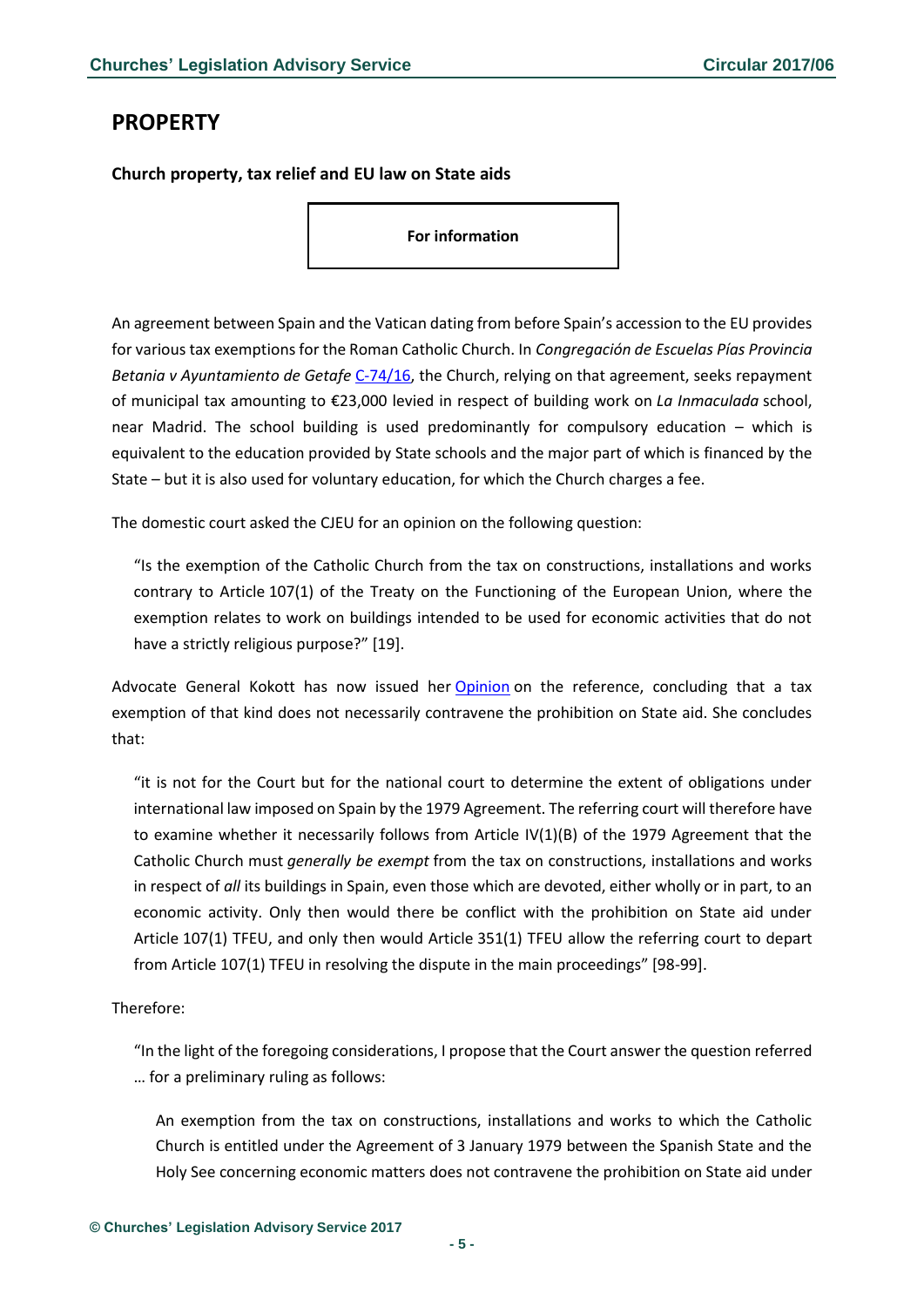Article 107(1) TFEU, where it affects a school building which is used by the Catholic Church, *not for the commercial provision of educational services, but for the provision of education services in the context of its social, cultural and educational mission*" [102: emphasis added].

#### **Comment**

*It should be noted that an Advocate General's Opinion is advisory only and does not bind the Court.* However, quite apart from the its obvious relevance to members of CLAS that operate church schools, the outcome of the case may possibly have wider implications for State aids in relation to charity property generally. We await the judgment of the Court.

[CLAS summary – 19 February]

### <span id="page-5-0"></span>**Land Registry consultation on digital conveyancing and registration: update**

**For information**

In Circular 2017/05 we drew attention to the Land Registry [consultation,](http://www.gov.uk/government/consultations/proposals-to-amend-the-land-registration-rules-2003) closing on **5 April**, on proposed changes to the Land Registration Rules 2003 to allow it to offer customers digital alternatives to paper conveyancing and registration and asked to be copied in to any responses.

It has already been pointed out to us that where a charitable trust is obliged by its governing document to affix its corporate seal to a conveyance or other legal document, the possibility of digital filing evaporates. Digital seals are still an invention waiting to happen.

[Source: Land Registry – 9 February]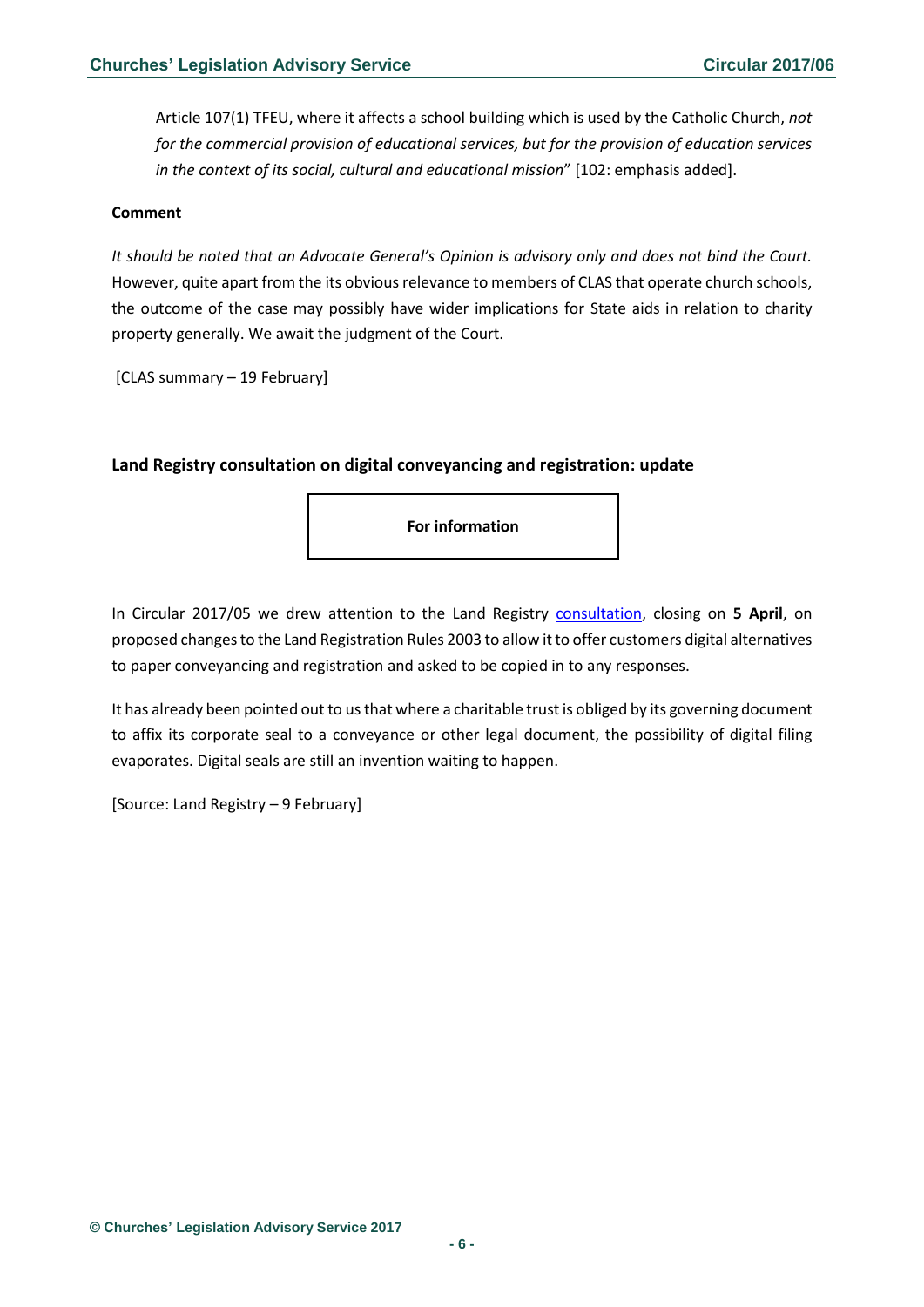# <span id="page-6-0"></span>**SCOTLAND**

<span id="page-6-1"></span>**OSCR:** *Being a Charity in Scotland*

**For information: but do read it**

OSCR has just unveiled *[Being a Charity in Scotland](http://www.oscr.org.uk/charities/guidance/being-a-charity-in-scotland)*. It uses simple graphics and straightforward language to help those who run Scottish charities to understand their responsibilities. The guide is intended for charity trustees of existing charities or people working in charities, especially smaller ones, for people who want to set up a charity and for professionals who advise charities and organisations that want to become charities.

The new guide combines and condenses *Meeting the Charity Test: Guidance* and *Guidance and good practice for Charity Trustees*. It sets out the key points charities that need to know about Scottish charity law. Within it there are links to detailed guidance pages contained on OSCR's website and it also has information on other organisations that can provide help and advice to charities.

We say this with a considerable degree of diffidence, but trustees of religious charities – particularly where the charitable trust is the governing body for their local congregation – sometimes tend to forget that *they are, in fact, charity trustees with legal obligations* as well as being members of the church council, congregational board or whatever. *All trustees should read the guidance*.

[Source: OSCR – 20 February]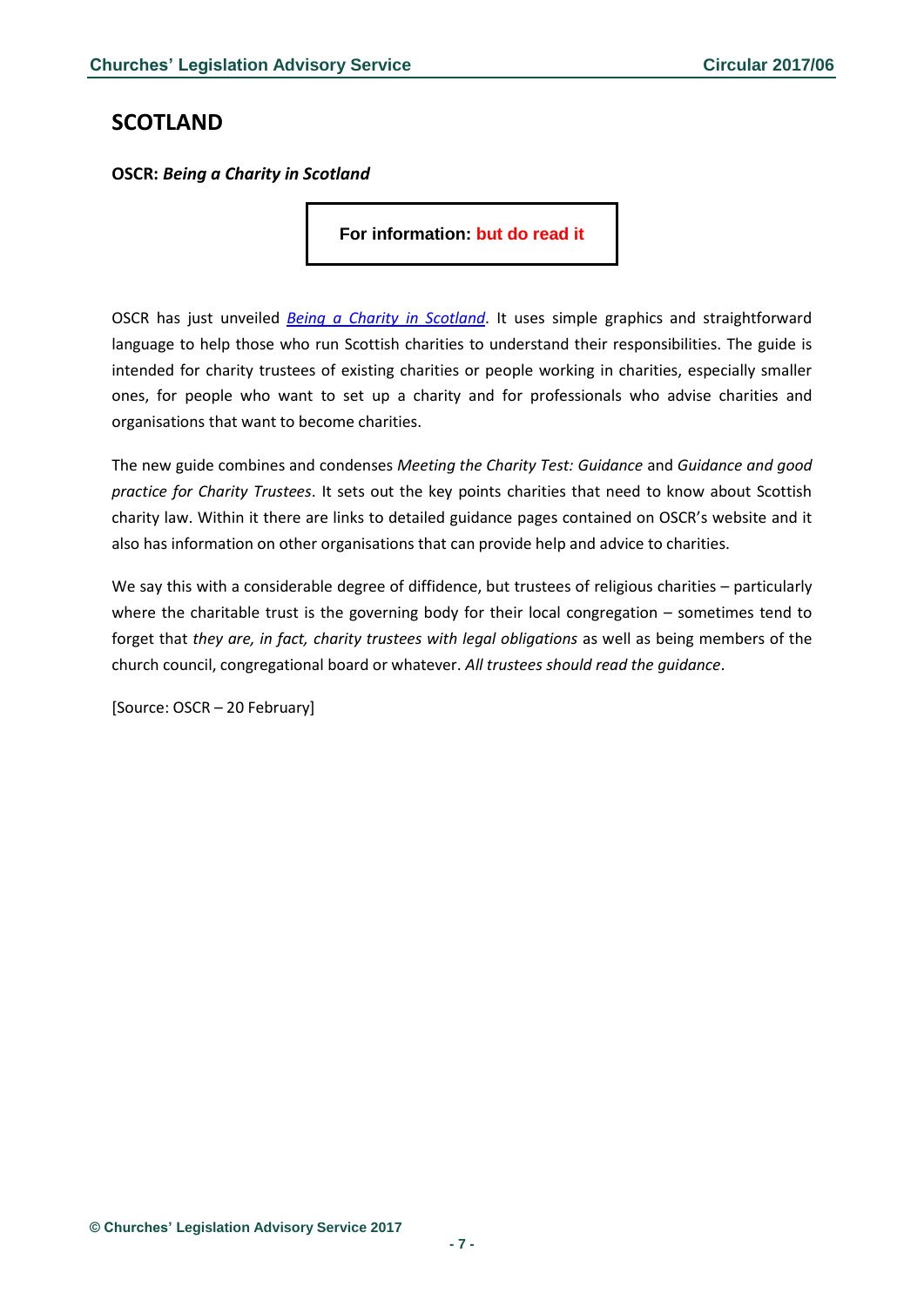# <span id="page-7-0"></span>**TAX**

## <span id="page-7-1"></span>**Gift Aid: have your donors paid enough tax?**

**For information**

HMRC is very keen to ensure that Gift Aid donors are paying enough tax to cover their donations, having come under pressure from the National Audit Office and the Commons Public Accounts Committee to take steps to reduce the amount of Gift Aid claimed incorrectly. *Donors therefore need to know if they can or cannot make charitable donations with Gift Aid added.*

The tax landscape has changed; and HMRC estimates that around 50% of adults in the UK no longer pay any income tax *at all* – up from around 42% only a few years back – for various reasons:

- the increase in the personal allowance from £6,475 in 2010/11 to £11,000 in 2016/17 (with a promise of further increases to £12,500 before the end of the current Parliament in 2020);
- the fact that pension contributions can act further to reduce taxable income;
- the increasing popularity of ISAs, from which investment income is tax free;
- the introduction from 2016/17 of allowances under which the first £5,000 of dividend income is not taxed; and
- the introduction from 2016/17 of a tax-free allowance for basic rate taxpayers on savings interest of up to £1,000.

The result is that it is becoming increasingly possible for a donor – particularly a donor in part-time work – to sign a Gift Aid declaration without giving any consideration to whether or not s/he is actually paying sufficient tax to cover the donation.

We strongly urge church treasurers and Gift Aid officers to remind donors of the rules. Someone who donates under Gift Aid and pays insufficient tax is personally liable for the shortfall.

[*This is a shortened version of an article by Kevin Russell, of Stewardship*: *[Have you paid enough tax](https://www.charitytaxgroup.org.uk/commentary/paid-enough-tax-cover-gift-aid-donations/)  [to 'cover' your Gift Aid donations?](https://www.charitytaxgroup.org.uk/commentary/paid-enough-tax-cover-gift-aid-donations/), which you are encouraged to read in full*.]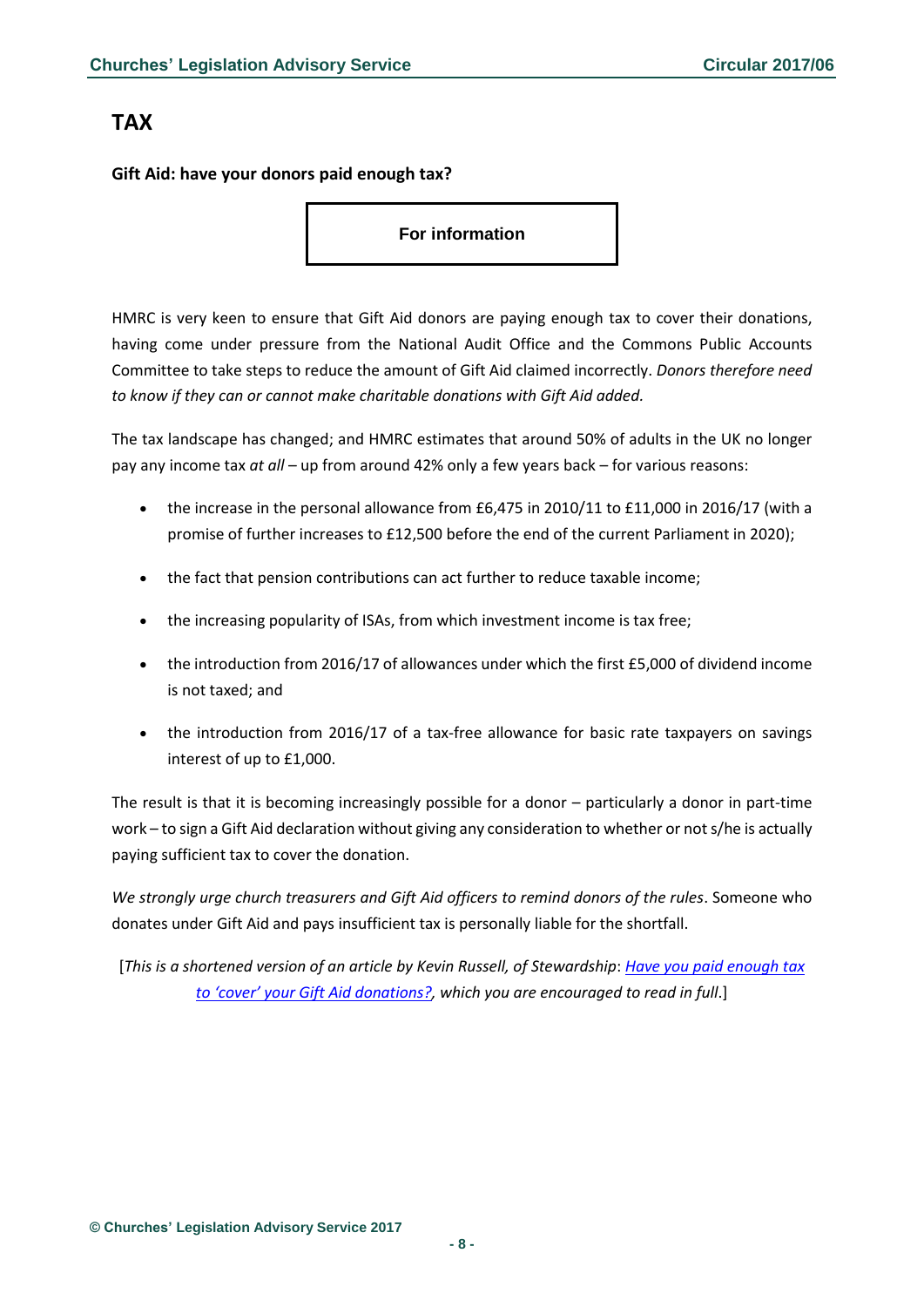<span id="page-8-0"></span>**Payroll rates and thresholds for 2017-18**

### **For information**

HMRC has published [guidance](http://www.gov.uk/guidance/rates-and-thresholds-for-employers-2017-to-2018) setting out the rates and thresholds for organisations to use in Tax Year 2017-18 when operating payroll or providing expenses and benefits to employees. The URL is: [https://www.gov.uk/guidance/rates-and-thresholds-for-employers-2017-to-2018.](https://www.gov.uk/guidance/rates-and-thresholds-for-employers-2017-to-2018)

The figures quoted apply between 6 April 2017 and 5 April 2018.

HMRC has also announced a series of webinars throughout February, March and April about the changes affecting payroll from April 2017, as follows:

#### "**What's new for 2017**

Find out about the new rates for National Insurance, National Living Wage/National Minimum wage and statutory payments. Plus the changes to expenses and benefits and more.

| Thursday 23 February - 1pm to 2pm    | <b>Book now</b>  |
|--------------------------------------|------------------|
| Friday 24 February - midday to 1pm   | <b>Book now</b>  |
| Thursday 2 March - 10am to 11am      | <b>Book now</b>  |
| Wednesday 8 March $-$ 11am to midday | <b>Book now</b>  |
| Monday 20 March - 10am to 11am       | <b>Book now</b>  |
| Thursday 30 March - 1pm to 2pm       | <b>Book now</b>  |
| Monday 3 April - 2pm to 3pm          | <b>Book now</b>  |
| Wednesday 5 April - 11am to midday   | <b>Book now</b>  |
| Wednesday 12 April - 1pm to 2pm      | <b>Book now</b>  |
| Tuesday 25 April – 1pm to 2pm        | <b>Book now"</b> |
| [Source: HMRC-9 & 19 February]       |                  |